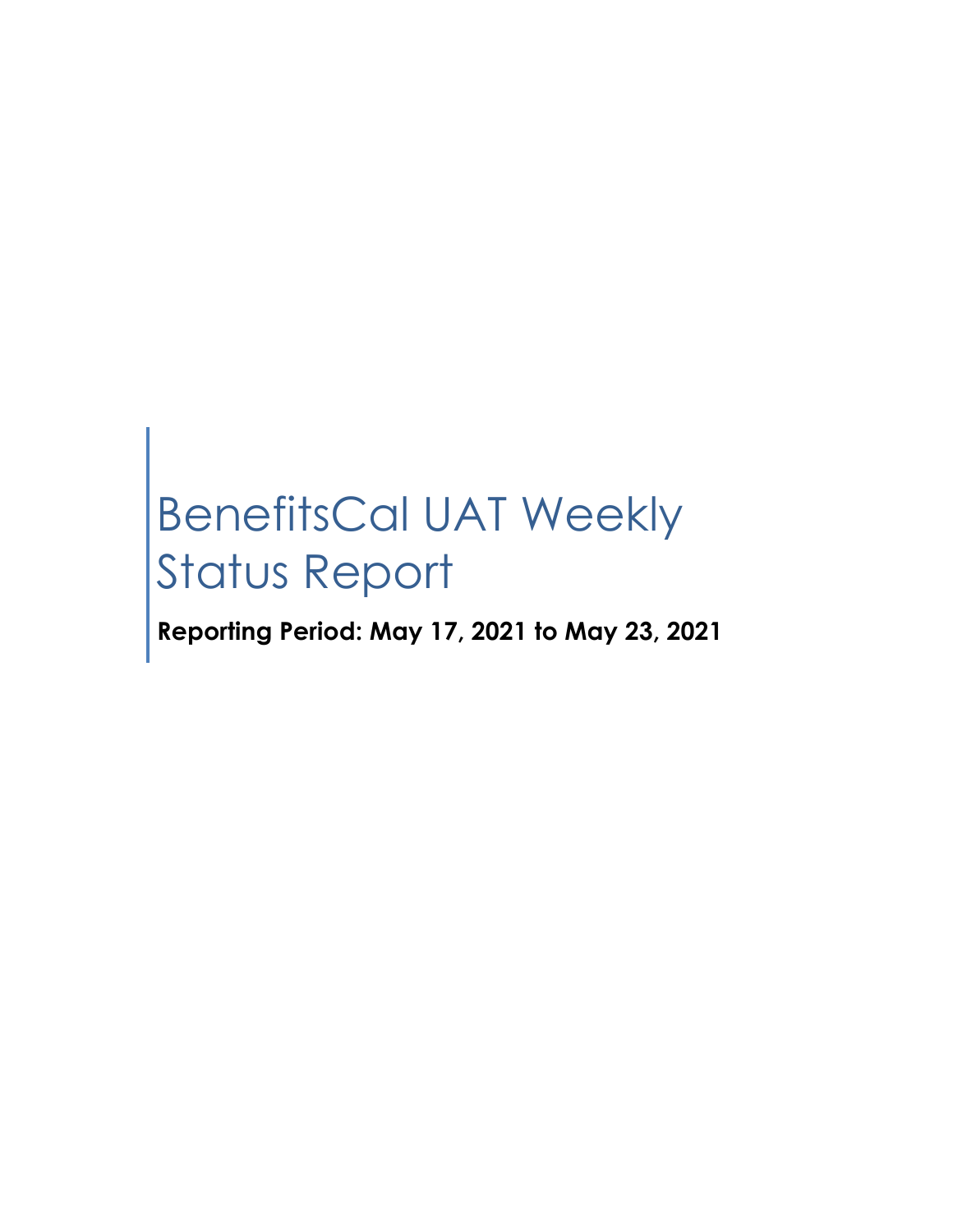Weekly Status Report, May 26, 2021

# **Table of Contents**

| 2.0 |  |
|-----|--|
|     |  |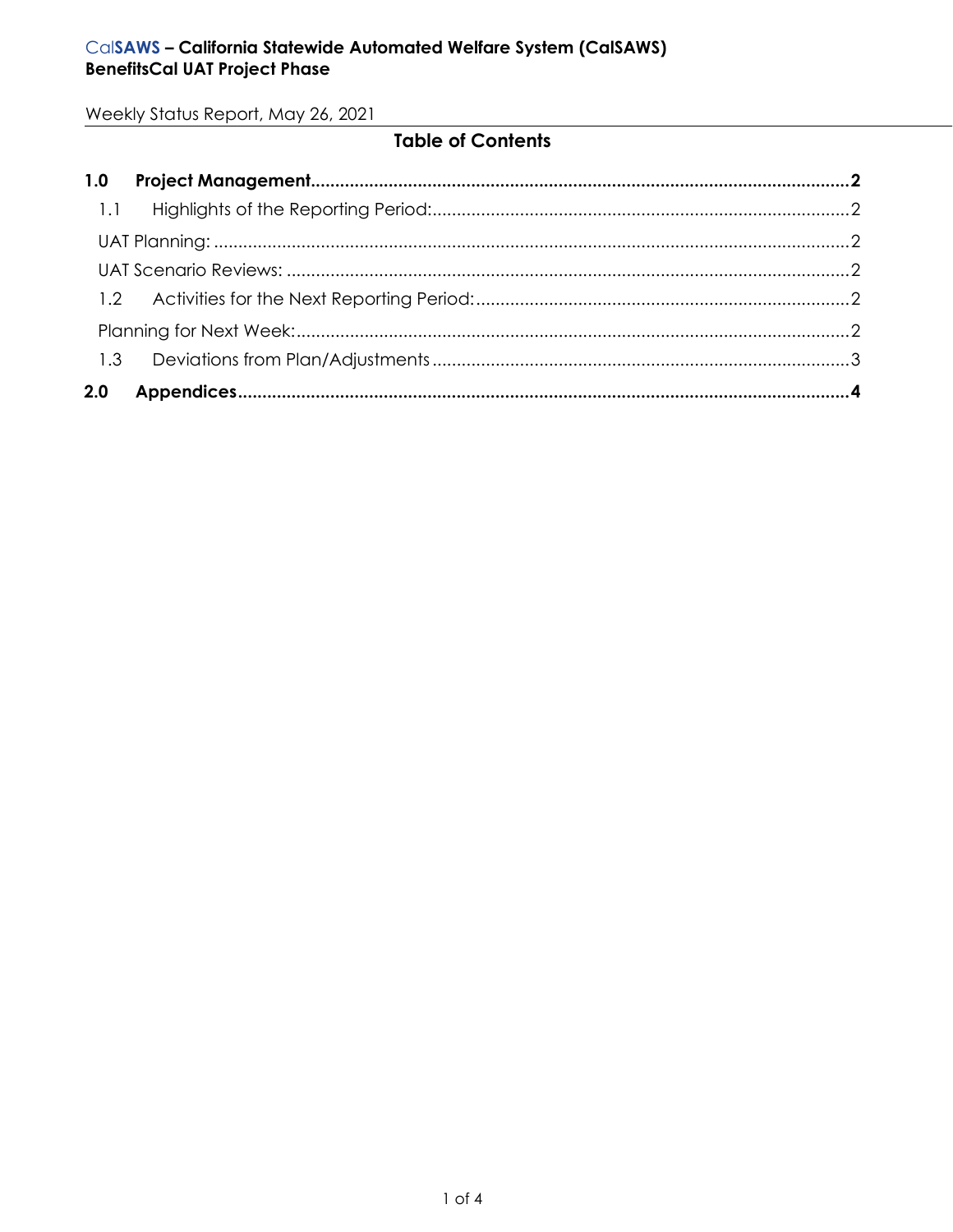Weekly Status Report, May 26, 2021

# <span id="page-2-0"></span>**1.0 Project Management**

### <span id="page-2-1"></span>**1.1 Highlights of the Reporting Period:** *May 17, 2021 thru May 23, 2021*

#### <span id="page-2-2"></span>**UAT Planning:**

1. Continued to drive overall UAT readiness across all areas (CalSAWS, BenefitsCal, Imaging and Reporting).

o 78 out of 161 identified activities have been completed.

- 2. Continued to drive C-IV Migration UAT Master Planning meetings.
- 3. Participated in weekly Portal/Mobile Test Planning meeting to review the progress of Deloitte's test execution activities and defect status.
- 4. Attended Consortium Test Case Baseline Touch Point meeting.
- 5. Participated in CalSAWS UAT Q&A Zoom Calls to answer county questions related to BenefitsCal.
- 6. Participated in UAT Integration Overview sessions.
- 7. Continued to review/respond BenefitsCal Test Scenario comments logged by participants and posted responses on the Web Portal.
- 8. Continued to work on BenefitsCal Test Execution Scheduling/Planning activities, determining participants weekly test execution assignments.
- 9. Reviewed How To's (process) documents created by ClearBest for UAT.
- 10. Reviewed and worked with ClearBest team on Defect Process flow.
- 11. Conducted meeting to discuss and operationalize the process of account creation and email notification for UAT testers in BenefitsCal Application.

#### <span id="page-2-3"></span>**UAT Scenario Reviews:**

- BenefitsCal UAT Team posted the final 93 SIT E2E test scenarios to the web portal for the participants to review. This completes the process of uploading UAT test cases to web portal.
- BenefitsCal UAT team has completed reviewing all but 3 BenefitsCal Test Scenarios. Working with Deloitte team to finalize remaining three scenarios.

#### <span id="page-2-4"></span>**1.2 Activities for the Next Reporting Period:**

#### *May 24,2021 thru May 30,2021*

#### <span id="page-2-5"></span>**Planning for Next Week:**

- 1. Continue to attend weekly Portal/Mobile Test Planning meeting to review the progress of Deloitte's test execution activities and defect status.
- 2. Continue to lead C-IV Migration UAT Master Planning meeting to organize overall UAT preparation across all UAT streams (CalSAWS, BenefitsCal, Imaging and Reports).
- 3. Continue to participate in twice weekly CalSAWS UAT Q&A Zoom Calls and answer questions received from the counties relative to BenefitsCal UAT.
- 4. Continue to participate in UAT Integration Overview sessions.
- 5. Continue to work on identifying BenefitsCal UAT Findings/Defect Process differences between CalSAWS and BenefitsCal.
- 6. Continue BenefitsCal Test Execution Scheduling/Planning activities determining participants weekly test execution assignments.
- 7. Continue analysis of Test Scenario comments logged by participants and post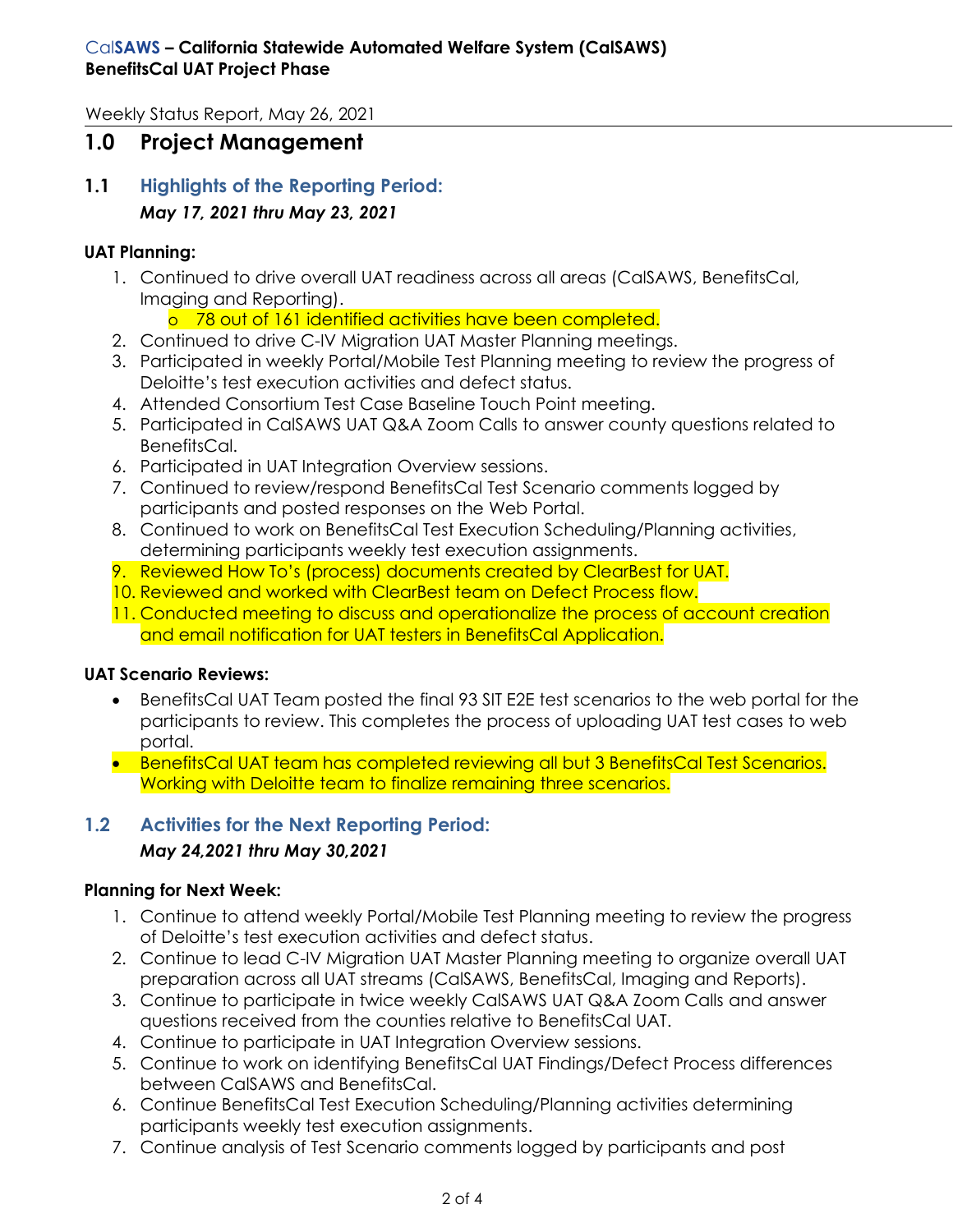#### Cal**SAWS – California Statewide Automated Welfare System (CalSAWS) BenefitsCal UAT Project Phase**

Weekly Status Report, May 26, 2021

responses on the Web Portal.

8. Work with Deloitte team to define the Build process during UAT Test Execution.

# <span id="page-3-0"></span>**1.3 Deviations from Plan/Adjustments**

• None for the reporting period